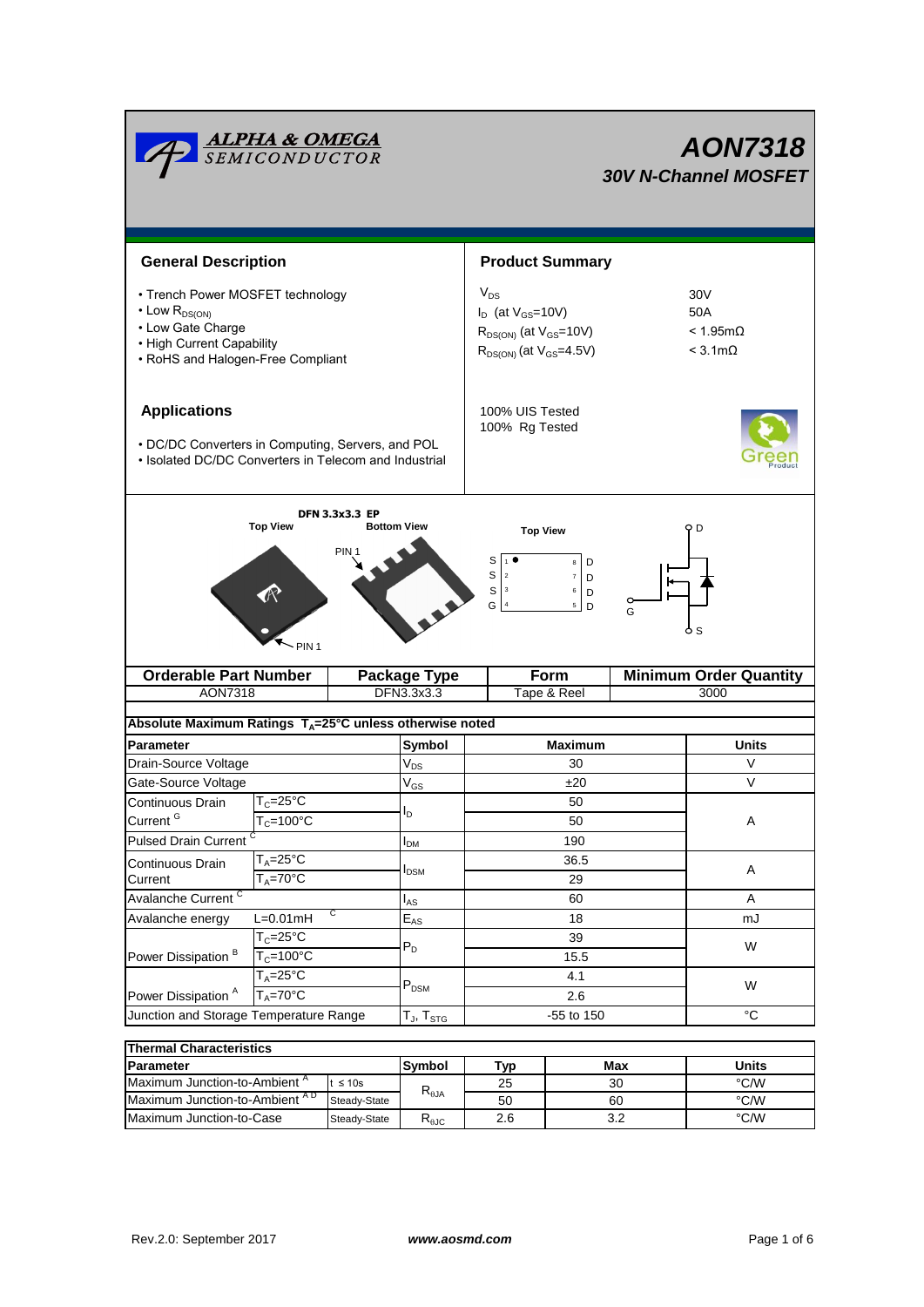| <b>Symbol</b>                          | Parameter                          | <b>Conditions</b>                                             | Min | <b>Typ</b>     | Max  | <b>Units</b> |
|----------------------------------------|------------------------------------|---------------------------------------------------------------|-----|----------------|------|--------------|
|                                        | <b>STATIC PARAMETERS</b>           |                                                               |     |                |      |              |
| BV <sub>DSS</sub>                      | Drain-Source Breakdown Voltage     | $I_D = 250 \mu A$ , $V_{GS} = 0V$                             | 30  |                |      | $\vee$       |
| $I_{\text{DSS}}$                       | Zero Gate Voltage Drain Current    | $V_{DS} = 30V$ , $V_{GS} = 0V$                                |     |                | 1    | μA           |
|                                        |                                    | $T_{\parallel} = 55^{\circ}$ C                                |     |                | 5    |              |
| $I_{GSS}$                              | Gate-Body leakage current          | $V_{DS} = 0V$ , $V_{GS} = \pm 20V$                            |     |                | ±100 | nA           |
| $V_{GS(th)}$                           | Gate Threshold Voltage             | $V_{DS} = V_{GS}$ , $I_D = 250 \mu A$                         | 1.1 | 1.7            | 2.3  | V            |
| $R_{DS(ON)}$                           |                                    | $V_{GS}$ =10V, $I_D$ =20A                                     |     | 1.55           | 1.95 | $m\Omega$    |
|                                        | Static Drain-Source On-Resistance  | $T_{\rm J}$ =125°C                                            |     | 2.25           | 2.85 |              |
|                                        |                                    | $V_{GS} = 4.5V$ , $I_{D} = 20A$                               |     | 2.45           | 3.1  | $m\Omega$    |
| $g_{FS}$                               | <b>Forward Transconductance</b>    | $V_{DS} = 5V$ , $I_D = 20A$                                   |     | 125            |      | S            |
| $V_{SD}$                               | Diode Forward Voltage              | $Is=1A, VGS=0V$                                               |     | 0.68           | 1    | V            |
| $I_{\rm S}$                            |                                    | Maximum Body-Diode Continuous Current G                       |     |                |      | A            |
|                                        | <b>DYNAMIC PARAMETERS</b>          |                                                               |     |                |      |              |
| $C_{\text{iss}}$                       | Input Capacitance                  |                                                               |     | 2840           |      | pF           |
| $C_{\rm oss}$                          | <b>Output Capacitance</b>          | $V_{GS}$ =0V, $V_{DS}$ =15V, f=1MHz                           |     | 740            |      | рF           |
| $C_{\text{rss}}$                       | Reverse Transfer Capacitance       |                                                               |     | 80             |      | pF           |
| R <sub>g</sub>                         | Gate resistance                    | $f = 1$ MHz                                                   | 0.3 | 0.7            | 1.1  | Ω            |
|                                        | <b>SWITCHING PARAMETERS</b>        |                                                               |     |                |      |              |
| $Q_q(10V)$                             | <b>Total Gate Charge</b>           |                                                               |     | 37             | 52   | nC           |
| $Q_g(4.5V)$                            | <b>Total Gate Charge</b>           | $V_{GS}$ =10V, $V_{DS}$ =15V, $I_{D}$ =20A                    |     | 16.5           | 24   | nС           |
| $Q_{gs}$                               | Gate Source Charge                 |                                                               |     | 8.5            |      | nС           |
| $\mathsf{Q}_{\underline{\mathsf{gd}}}$ | Gate Drain Charge                  |                                                               |     | 4              |      | nC           |
| $t_{D(on)}$                            | Turn-On DelayTime                  |                                                               |     | 8              |      | ns           |
| $t_r$                                  | Turn-On Rise Time                  | $V_{GS}$ =10V, $V_{DS}$ =15V, R <sub>1</sub> =0.75 $\Omega$ , |     | 3.5            |      | ns           |
| $t_{D(\text{off})}$                    | Turn-Off DelayTime                 | $R_{\text{GEN}} = 3\Omega$                                    |     | 28             |      | ns           |
| $\mathsf{t}_{\mathsf{f}}$              | <b>Turn-Off Fall Time</b>          |                                                               |     | $\overline{4}$ |      | ns           |
| $t_{rr}$                               | Body Diode Reverse Recovery Time   | $I_F = 20A$ , di/dt=500A/ $\mu$ s                             |     | 15.5           |      | ns           |
| $Q_{rr}$                               | Body Diode Reverse Recovery Charge | $I_F = 20A$ , di/dt=500A/ $\mu$ s                             |     | 36.5           |      | nC           |

## **Electrical Characteristics (TJ=25°C unless otherwise noted)**

A. The value of R<sub>BJA</sub> is measured with the device mounted on 1in<sup>2</sup> FR-4 board with 2oz. Copper, in a still air environment with T<sub>A</sub> =25°C. The Power dissipation P<sub>DSM</sub> is based on R <sub>0JA</sub> t≤ 10s and the maximum allowed junction temperature of 150°C. The value in any given application depends on the user's specific board design.

B. The power dissipation P<sub>D</sub> is based on T<sub>J(MAX)</sub>=150°C, using junction-to-case thermal resistance, and is more useful in setting the upper dissipation limit for cases where additional heatsinking is used.

C. Single pulse width limited by junction temperature  $T_{J(MAX)}=150^{\circ}$  C. I<sub>AS</sub> is limited by test finger.

D. The  $R_{a_i}$  is the sum of the thermal impedance from junction to case  $R_{a_i}$  and case to ambient.

E. The static characteristics in Figures 1 to 6 are obtained using <300 μs pulses, duty cycle 0.5% max.<br>F. These curves are based on the junction-to-case thermal impedance which is measured with the device mounted to a la maximum junction temperature of  $T_{J(MAX)}$ =150°C. The SOA curve provides a single pulse rating.

G. The maximum current rating is package limited.

H. These tests are performed with the device mounted on 1 in<sup>2</sup> FR-4 board with 2oz. Copper, in a still air environment with T<sub>A</sub>=25°C.

APPLICATIONS OR USE AS CRITICAL COMPONENTS IN LIFE SUPPORT DEVICES OR SYSTEMS ARE NOT AUTHORIZED. AOS DOES NOT ASSUME ANY LIABILITY ARISING OUT OF SUCH APPLICATIONS OR USES OF ITS PRODUCTS. AOS RESERVES THE RIGHT TO IMPROVE PRODUCT DESIGN,FUNCTIONS AND RELIABILITY WITHOUT NOTICE.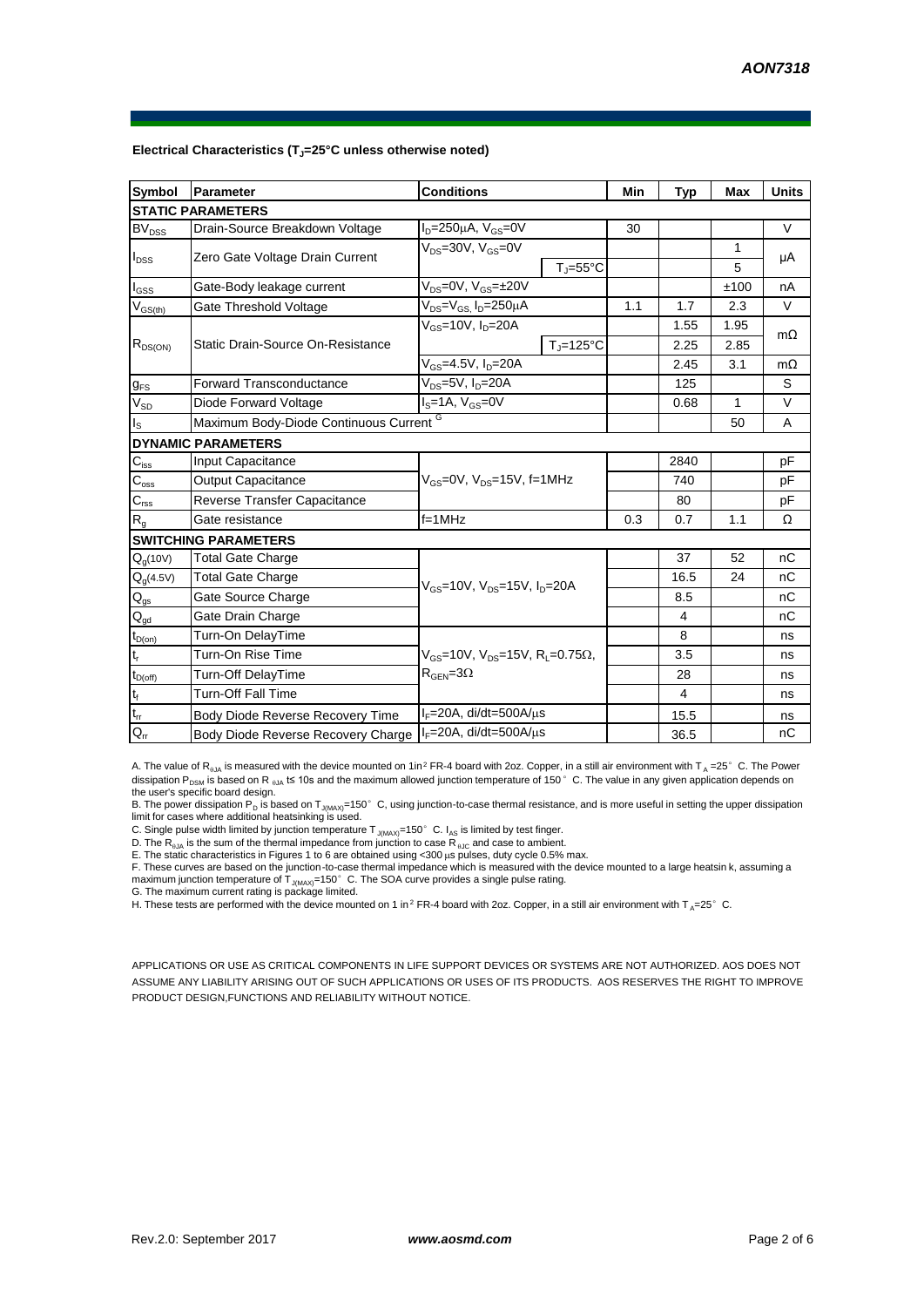

## **TYPICAL ELECTRICAL AND THERMAL CHARACTERISTICS**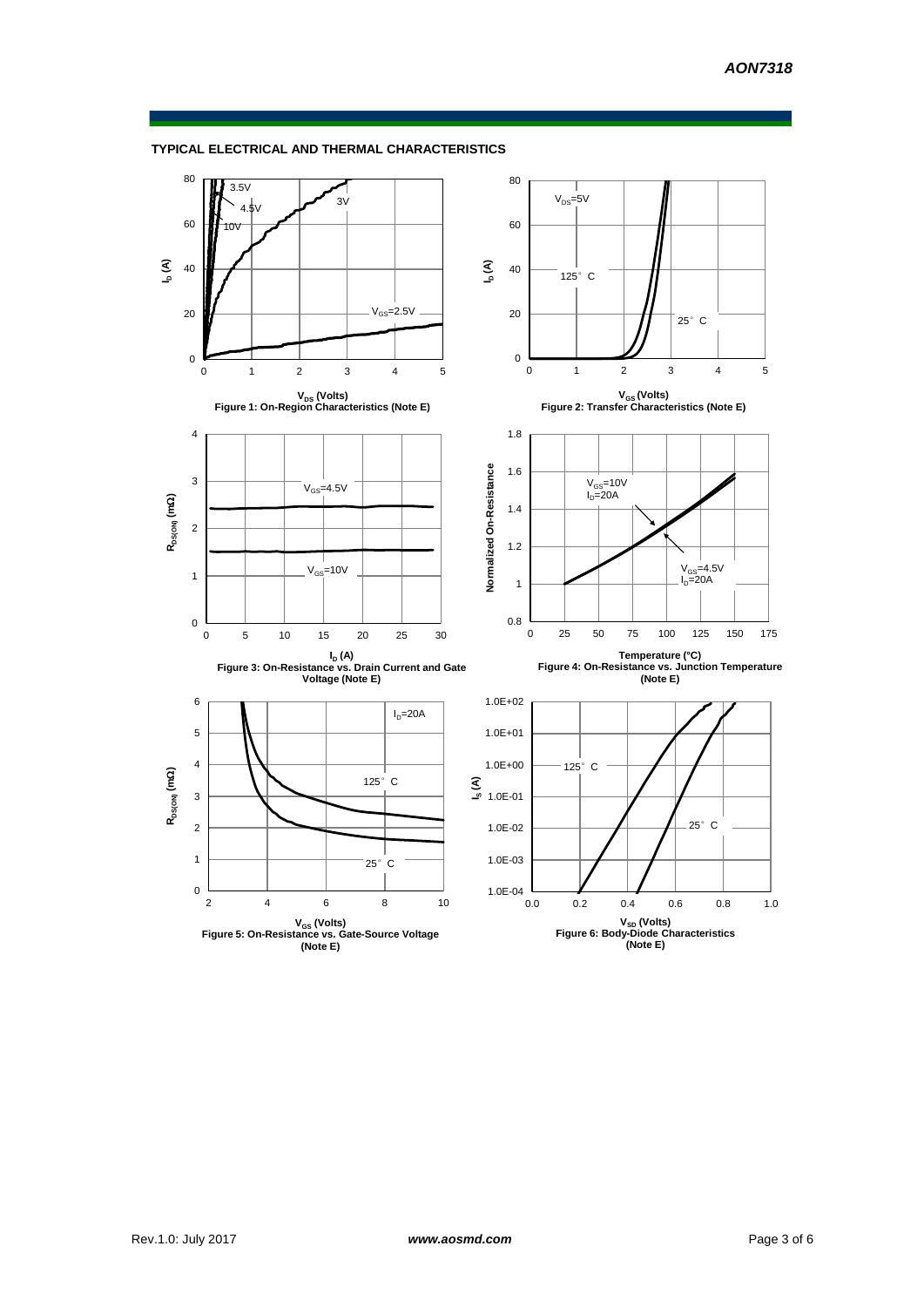



**Pulse Width (s) Figure 11: Normalized Maximum Transient Thermal Impedance (Note F)**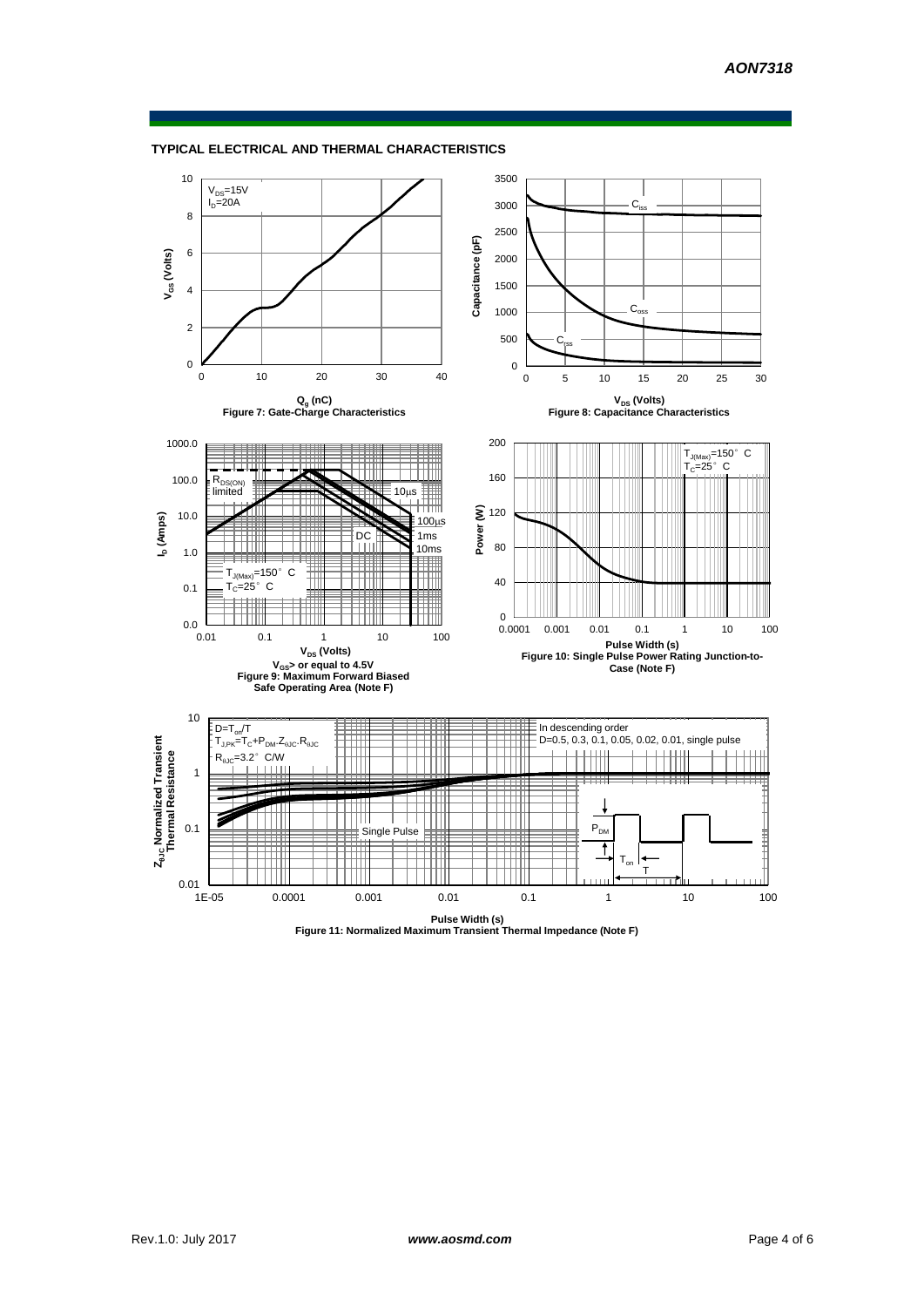



**Pulse Width (s) Figure 14: Single Pulse Power Rating Junction-to-Ambient (Note H)**



**Pulse Width (s) Figure 15: Normalized Maximum Transient Thermal Impedance (Note H)**